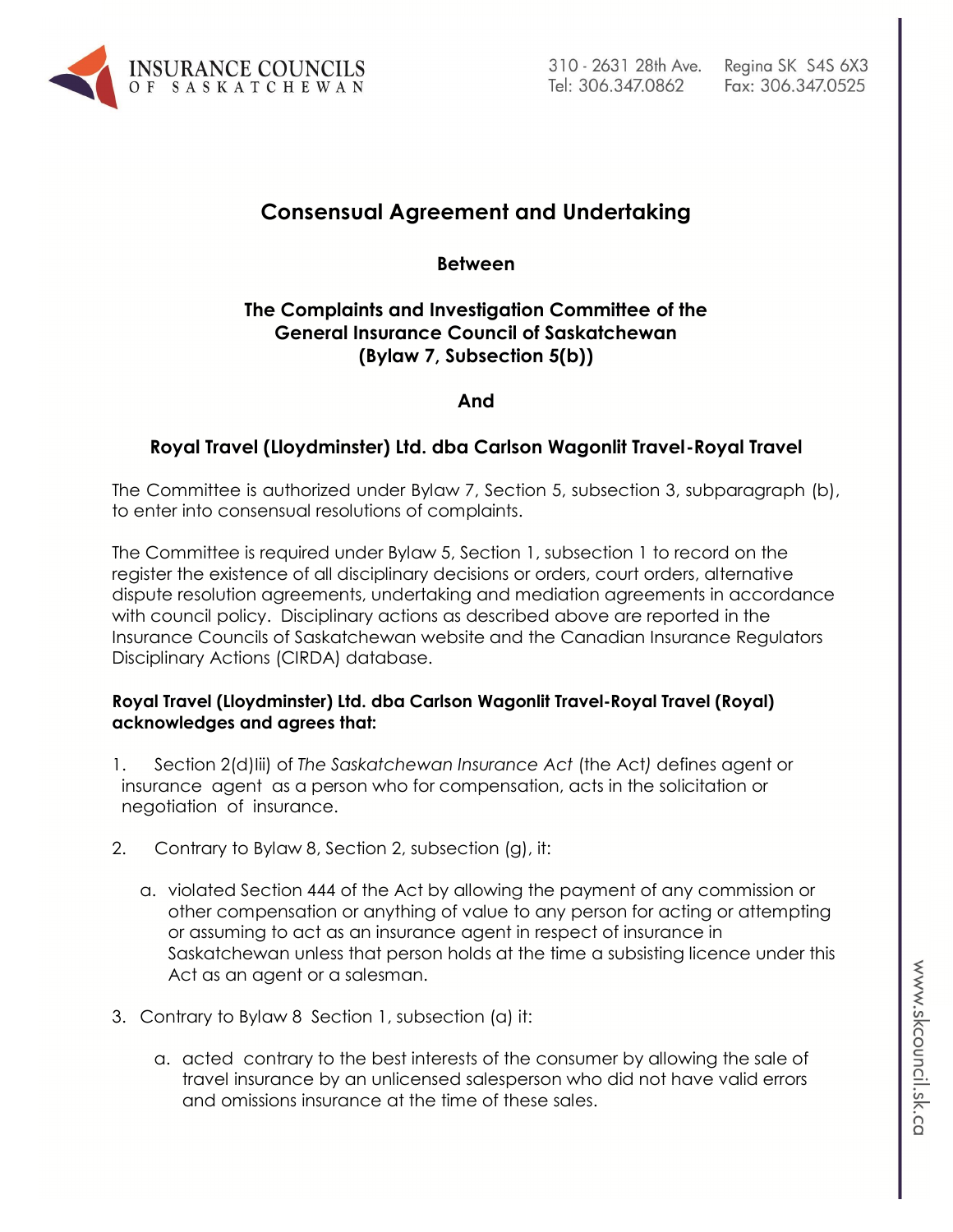4. Its rights to appear before a Discipline Committee of the Council have been explained to it and it understands it's rights and obligations under the Council Bylaw 10.

5. It waives its rights to appear before a Discipline Committee of the Council and undertakes not to exercise any appeal rights it may have under Council's Bylaw 10, Section 3 or Section 466.1 (7.1) of *the Act* as it relates to matters set out in this Consensual Agreement and Undertaking (Agreement).

6. It has been advised by the Committee that it is in its interests to obtain independent legal advice before entering into this Agreement.

a. Royal has obtained such independent legal advice and is satisfied with the same, prior to executing this Agreement, or

b. Royal has willingly chosen not to obtain such advise prior to executing this Agreement.

7. This Agreement does not preclude the Committee from pursuing any other investigation against it for activities not identified in this Agreement that may be in violation of Council's Bylaws or the Act.

### **Royal, having waived its rights undertakes to:**

Pay a fine for the outlined violations as well as pay the costs of the investigation:

a. Pay a fine in the amount of \$5000.00 for its breach of Bylaw 8(1(a).

b. Pay a fine of \$5000.00 calculated using the number of policies sold for its breach of Bylaw 8(2(g).

c. Reimburse the Committee's investigation costs in the amount of \$1110.00. 10 hours @ \$110.00 per hour.

Total Fines \$5000.00 +\$5000.00 + investigation costs \$1110.00 = \$11110.00

#### **The Committee agrees to accept as full and final resolution to the acknowledged violations of Council's Bylaws as set out in this Agreement, the following:**

- a. the payment of a fine in the total amount of \$10000.00; and
- b. payment of the costs of the investigation of \$1110.00.